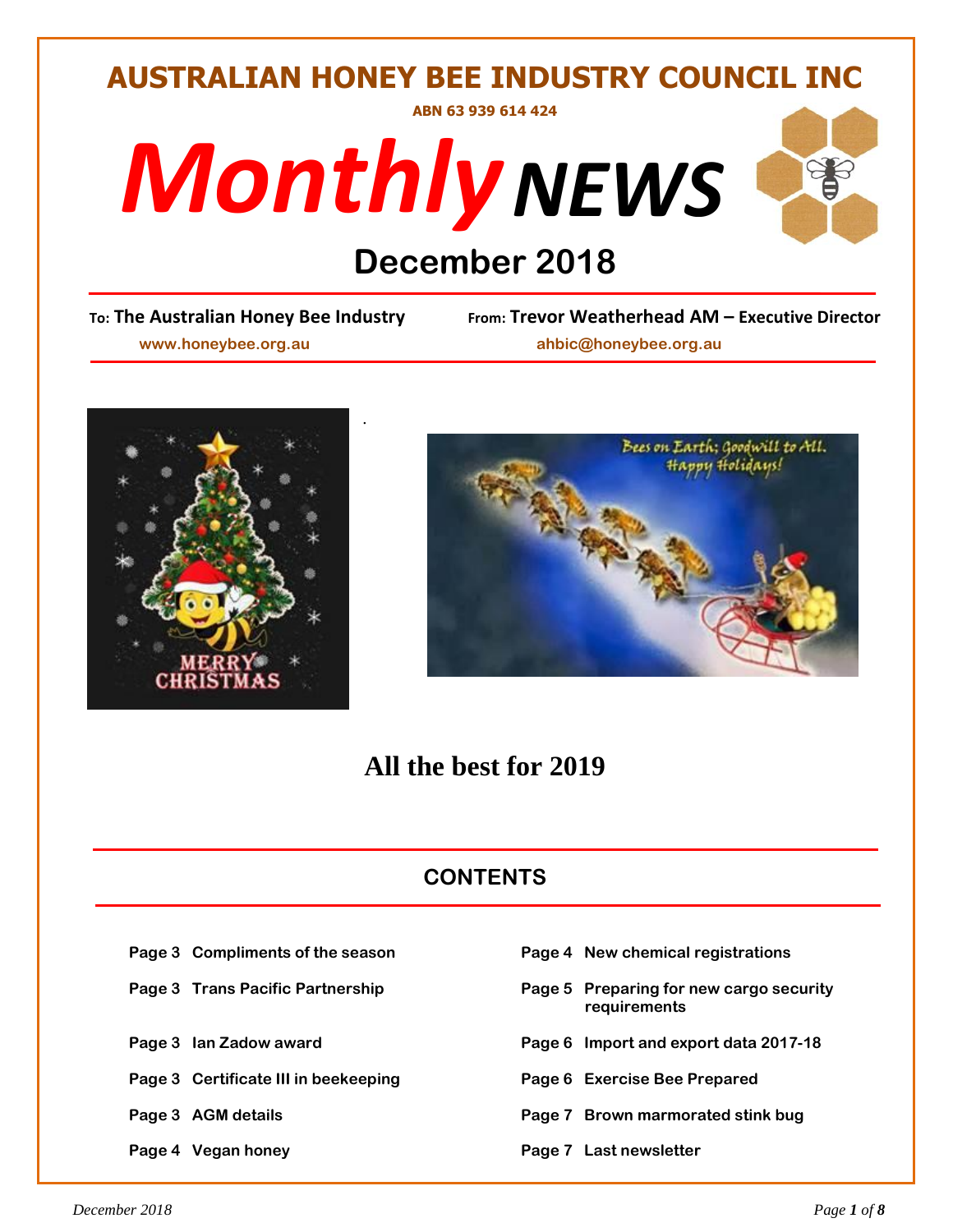# AUSTRALIAN HONEYBEE INDUSTRY COUNCIL INC

# **ABN 63 939 614 424**

The Australian Honey Bee Industry Council (AHBIC)

is the **Peak Industry Body for the Australian Beekeeping Industry**

working for all within our industry including

**honey producers, honey packers, pollinators, queen bee breeders, equipment manufacturers/suppliers**.

We urge beekeepers to support those

Packers, Queen Bee Breeders, Equipment Manufacturers/Suppliers who contribute to AHBIC.

The following list recognises contributions received since

# **1 January 2018**

*A number of generous Contributors wish to remain anonymous*

**Thank you to all our contributors & supporters***.* **AHBIC appreciates your generous & ongoing support**

#### **Voluntary Contributions Friends of AHBIC**  $\sim$

#### **PLATINUM PLUS**

#### **PLATINUM**

Capilano Honey Ltd Beechworth Honey Enterprises P/L Wheen Bee Foundation

#### **GOLD PLUS**

Baker Beekeeping Pty Ltd Sterling Kershaw & Co

#### **GOLD**

Australian Honey Products P/L Aust Maunuka Honey Assoc Ltd Clarke, RK & AM Cotton, Allan & Michelle Hampel, SJ & SM Weerona Apiaries

#### **SILVER**

Arnts, Rob & Steff Amateur Beekeepers Assn of NSW Australian Quality Honey P/L (Blue Hills Honey)

Bee Services Bees Neez Apiaries

#### **HONEY PRODUCERS**

Abbott, B & Proudford, R Active Medicinal Honey Costa, Daniel (Costa Honey) Harvey, Andrew Hooper Honey (Ben Hooper) Bowman, Phillip & Theresa Boyd Apiaries Pty Ltd Brenton, Daryl Bush Honey (J & J Midgley) Cairns District Beekeeping Assoc Casey, Cooper Davies Apiaries Gells' Honey Maryborough Honey Producers of Australia P/L Jensen, Rick Kuyan Apiaries Le Feuvre, Danny Linklater-Steele, James Manuka Life Pty Ltd McDonald, Peter & Michelle Mitchie, Robert & Raelene Saxonbee Enterprises Southern (Tas) Beekeepers Assoc Zadow-IM & MJ Zadow Trust

#### **BRONZE**

BeeWise

Desert Breeze Honey Dewar, RJ & MJ Kennett Apiaries (SA) Pty Ltd Lutze, Brett & Lynda Masters, Neil Pure Peninsula Honey Walkabout Apiaries

Hoskinson, HL & HM MacGibbon, Kevin Naicol Pty Ltd Ruge Honey Shaw, Robert Targett, Stephen

#### **COPPER** AB's Honey

Barnes Apiaries Pty Ltd Bayside Beekeepers Assoc Inc Bee Scientifics (Jody Gerdts) Bec's BeeHive Beekeeping **Supplies** 

Bricknell, Jack Briggs, David Clifford, David Cooper, Barry Curless, David Dewar, Paula Frost, Liz Gold Coast Amateur Beekeepers Society Ltd Gustare Honey Australia Hampson, Terry (Daybreak Apiaries) Hum Honey (Leisa Sams) Ipswich & West Moreton Beekeepers Assoc Inc Jordan, Corinne McDonald, Robert Northside Beekeepers Assoc NT Bees (Aust) Pty Ltd Oldroyd, Ben & Madeleine Beekman Porter, ML & DJ

Quality Beekeeping Supplies

(Blue Hills Honey)

**PRODUCER/PACKERS** Australia's Manuka P/L Australian Quality Honey P/L

Bee Happy Apiaries Heritage Honey (P & T Norris) Honey I'm Home (T. Campbell)

Backyard Beekeeping Ballarat

#### Redpath's Beekeeping Supplies Ridley Bee Products Rudder, Janine (JBR Bees) Ruge, Clinton Stokes, Peter Trigg, Margaret Watson, James Weatherhead, Trevor & Marion Westlands Honey Beverley WA

#### **OTHER**

Beechworth Honey Pty Ltd *(on behalf of some producer-suppliers)* Godman, Phil Knox, Kathy Verrenkamp, Leonard West-Bee Honey

**NON-PUBLISHED Value** Faithful, Mark

**BEEKEEPING GROUPS** Ballarat Regional Beekeepers Inc

#### **BEEKEEPING EQUIPMENT MANUFACTURER/SUPPLIER**

Ecrotek Schutz Australia Pty

 *All rights reserved. This publication is copyright and may not be resold or reproduced in any manner (except excerpts for bona fide study purpose in accordance with the Copyright Act) without the prior consent of the Publisher. Every effort has been made to ensure that this newsletter is free from error or omissions. However, the Publisher, or its respective employees or agents, shall not accept responsibility for injuries, loss or damage occasioned to any person acting or referring from action as a result of the material in this newsletter whether or not such injury, loss or damage is in any way due to any negligent act or omission, breach of duty or default on the employees or agent*

R.Stephens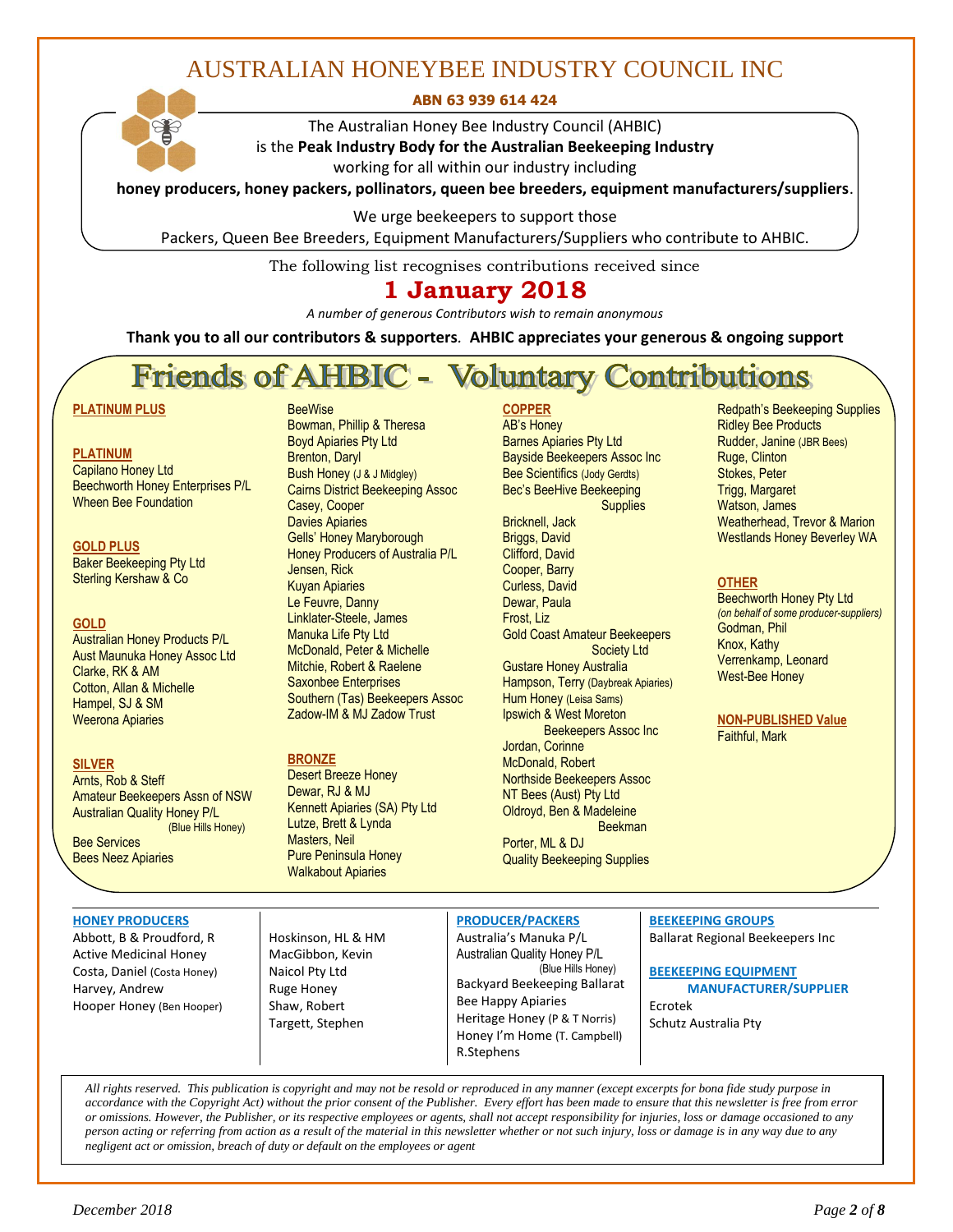# **COMPLIMENTS OF THE SEASON**

On behalf of the AHBIC Executive I wish all beekeepers the compliments of the season.

# **TRANS-PACIFIC PARTNERSHIP**

The Comprehensive and Progressive Agreement for Trans-Pacific Partnership (TPP-11) came into being recently. Among the main outcomes for Australian exporters are accelerated reductions on Japanese import tariffs.

Unfortunately honey was not one of the products that enjoyed accelerated depreciation so we are still on the original lowering of tariffs and the increasing of quotas schedule.

# **IAN ZADOW AWARD**

Congratulations to Ian Zadow who, in the Syngenta Australia 2018 Growth Award winners, was a Regional Winner in the Community and People section. See<https://www.syngenta.com.au/growthawards/2018>

As the award document says there's no commodity more important to agriculture or rural areas than people. Ian has been a big advocate for our industry having been a past AHBIC Chair and still serves as Chair of the Quarantine Subcommittee. Read his profile at<https://www.syngenta.com.au/growthawards/2018/ian-zadow>

Ian didn't manage the top award but well done.

# **CERTIFICATE III IN BEEKEEPING**

The revised Certificate III in Beekeeping has now been approved as from the 19 December, 2018. Details can be found at [https://training.gov.au/Training/Details/AHC31818#](https://training.gov.au/Training/Details/AHC31818)

This means it is available for use by registered training organisations (RTOs). From the date of publication, RTOs have 12 months to transition to delivering the new and updated qualifications, skill sets and units.

# **AGM DATES**

Annual conferences for 2019, in chronological order, as I currently have them are:-

| New South Wales Apiarists Association             | 16 & 17 May - Bathurst          |
|---------------------------------------------------|---------------------------------|
| Bee Industry Council of WA                        | 24-25 May - Perth               |
| Queensland Beekeepers Association                 | 30 May - 1 June – Bribie Island |
| Victorian Apiarists Association                   | $4.5 \& 6$ June - Mildura       |
| South Australian Apiarists Association            | 13-14 June - Adelaide           |
| Tasmanian Beekeepers Association                  | 28 June - Launceston            |
| Honey Packers and Marketers Association           | <b>TBA</b>                      |
| National Council of Crop Pollination Associations | <b>TBA</b>                      |
| Australian Queen Bee Breeders Association         | <b>TBA</b>                      |
| Australian Honey Bee Industry Council             | 29 June - Launceston            |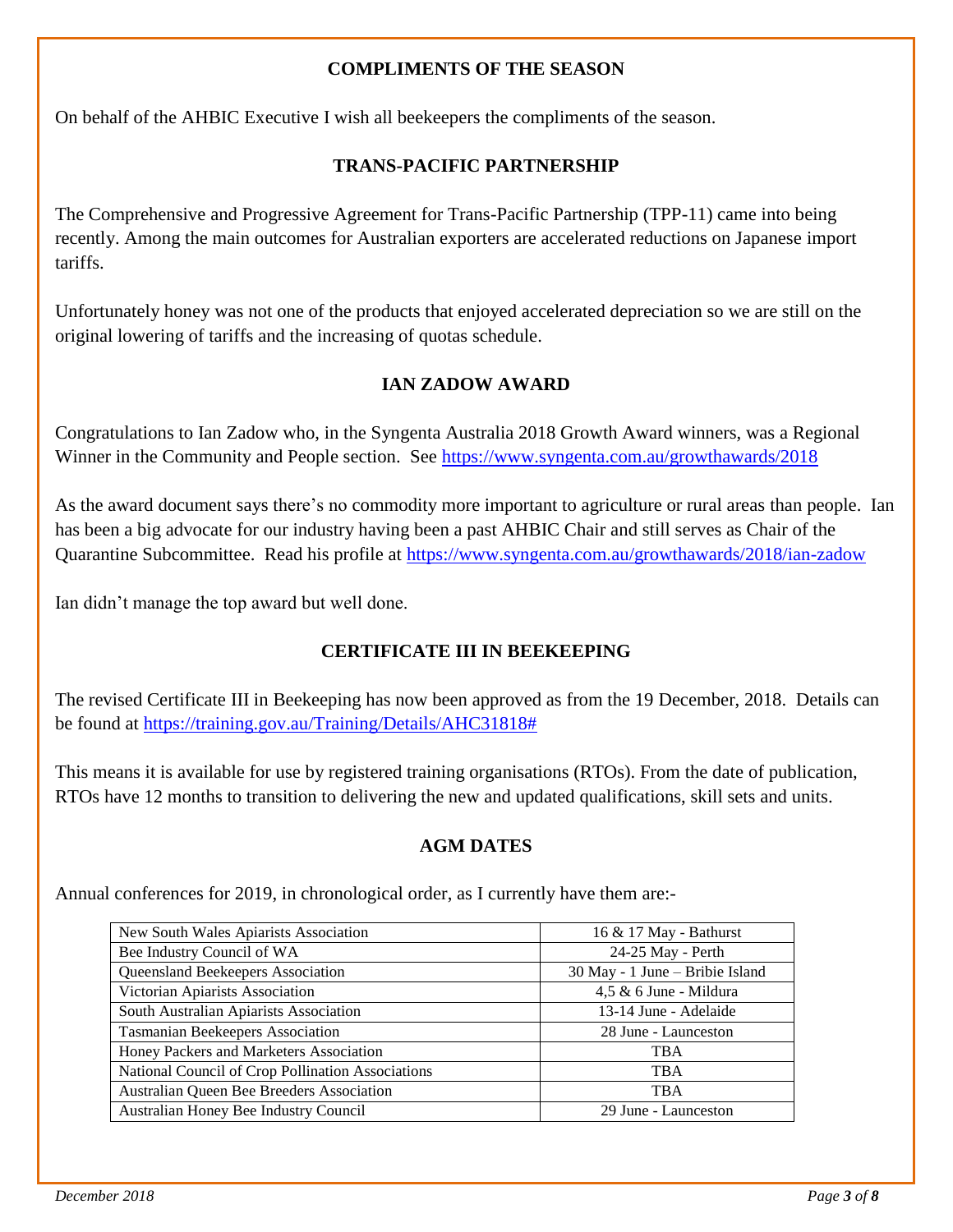Due to AHBIC having to have their changes to the Constitution lodged with the Western Australia Department of Commerce by 30 June, 2019 the Tasmanian Beekeepers Association conference and AHBIC AGM have been brought forward a week from the original dates.

## **VEGAN HONEY**

Still no word on any actions that may have been taken here.

## **NEW CHEMICAL REGISTRATIONS**

**Application no.:** 117646 **Active constituent/s:**<br>Applicant name: **Applicant ACN:**<br>Summary of use:

**Date of registration:** 5 December 2018 10:30 December 2018 10:41 December 2018 10:41 December 2018 10:41 December 2018 10:41 December 2018 10:41 December 2018 10:41 December 2018 10:41 December 2018 10:41 December 2018 10 **Product registration no.:** 87151 Label approval no.:

**Application no.:**  $117645$ <br>**Product name:** E.S.A. L **Applicant ACN:**<br>Summary of use:

**Date of registration:** 11 December 2018 11 December 2018 11 December 2018 11 December 2018 11 December 2018 12:150 **Product registration no.:** 87150 Label approval no.:

**Application no.:** 111062 **Active constituent:** 500 g/kg clothiandin **Applicant ACN:**<br>Summary of variation:

**Date of variation: Product registration no.:** 60687 **Label approval no.:** 

**Application no.:** 113851<br> **Product name:** 2020 **Product name:** 2020 **Product name:** 2020 **Active constituent/s:** <br>**Applicant name:** <br>**Applicant name:** <br>**Syngenta Australia Pt Applicant ACN:**<br>Summary of variation:

**Date of variation: Date of variation: 16 November 2018**<br> **Product registration no: 16 November 2018 Product registration no.: Label approval no.:** 45252/113851

**Application no.:** 113017 **Applicant ACN:**<br>Summary of variation:

**Date of variation:** 21 November 2018 **Product registration no.:** 69398 **Label approval no.:** 

F.S.A. Bifenthrin 100 Insecticide/Miticide<br>100 g/L bifenthrin Four Seasons Agribusiness Pty Ltd 115 133 189 For installing chemical soil barriers for new building work, the post-construction management of subterranean termites, and the control of a large range of other urban pests<br>5 December 2018

**Product name: Product name: Product name: Product name: Product name: Product name: Product name: Product name: Product name: Product name: Product name: Product name: Product name: Product name: Active constituent/s:** <br> **Applicant name:** <br> **Applicant name:** <br> **Applicant name:** <br> **Cour Seasons Agribusiness** Four Seasons Agribusiness Pty Ltd<br>115 133 189 For the control of certain pests in cotton, barley, wheat and various field crops<br>11 December 2018

**Product name: Product name: Sumitomo Samurai Systemic Insecticide**<br> **Active constituent: S00 a/kg** clothiandin Sumitomo Chemical Australia Pty Limited<br>081 096 255 To include control of specified insect pests on citrus and modify timing for application to wine grapes<br>6 December 2018

**Product name:** <br> **Pegasus Miticide/Insecticide**<br> **Active constituent/s:** <br> **Pegasus Miticide/Insecticide**<br> **Pegasus Miticide/Insecticide** Syngenta Australia Pty Ltd<br>002 933 717 To extend the uses to control red-legged earth mite and suppression of lucerne flea in canola

**Product name: Product name: Starkle 200 SG Insecticide**<br> **Active constituent/s:** 200 a/kg dinotefuran 200 g/kg dinotefuran **Applicant name:** <br> **Agnova Technologies Pty Ltd**<br> **Applicant ACN:** <br> **Applicant ACN:** <br> **Agnova Technologies Pty Ltd** To include the control of green vegetable bug on cotton and the control of green mirids on mung beans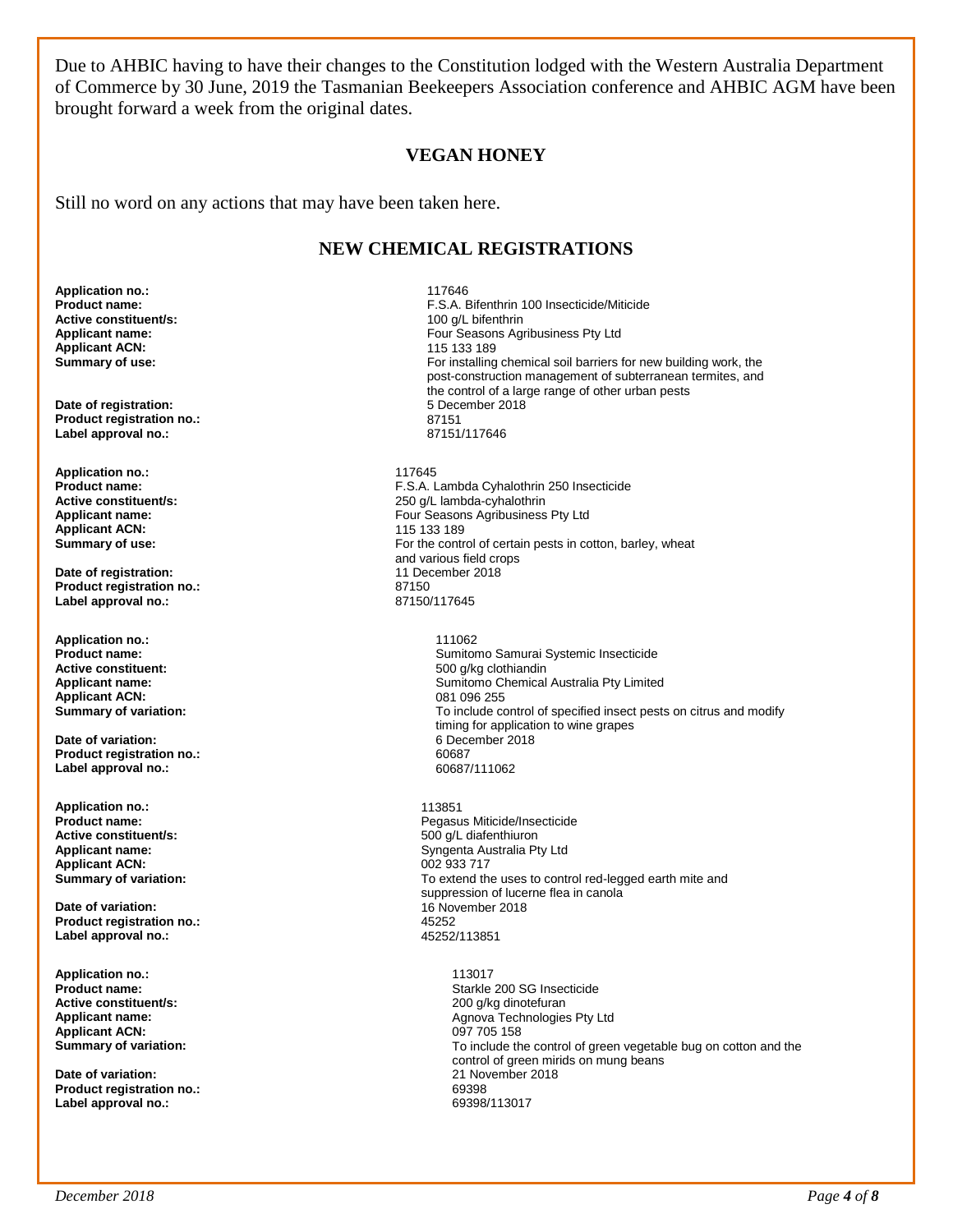# **PREPARING FOR NEW AIR CARGO SECURITY REQUIREMENTS**

*The Australian Government has introduced air cargo security measures requiring all export air cargo, regardless of destination, to be examined at a piece-level or originate from a Known Consignor by 1 March 2019. These measures have been in place for US-bound air cargo since July 2017.*

## *What your business needs to consider*

*If your business is currently exporting - or intends to export your products - by air you will need to understand the impacts of the security requirements on your operations.*

*Under the strengthened security arrangements export air cargo not originating from a known consignor will be examined at piece-level by a Regulated Air Cargo Agent (RACA). Piece-level refers to the examination of export air cargo at the lowest level of consolidation using technology. Ask your freight forwarder how this applies to your cargo.*

*Growers and exporters will need to make a commercial decision to register as a [Known Consignor](https://e.austrade.gov.au/re?l=D0Is4c6phI7tdfjmsI5) or use a [Regulated Air](https://e.austrade.gov.au/re?l=D0Is4c6phI7tdfjmsI6)  [Cargo Agent](https://e.austrade.gov.au/re?l=D0Is4c6phI7tdfjmsI6) to undertake piece-level examination of its air freight shipments. A list of current approved RACAs can be found [here.](https://e.austrade.gov.au/re?l=D0Is4c6phI7tdfjmsI7)*

*Your business can apply to become a known consignor or a RACA. The known consignor scheme provides businesses with the ability to meet its security obligations without requiring a RACA to conduct the piece-level examination on its behalf. A known consignor is responsible for securing its own air cargo, and must demonstrate it has the necessary security measures and procedures in place. Businesses can apply to the Department of Home Affairs to become a known consignor (Please note: while there is no application fee to join, there may be costs associated with becoming a known consignor). More information on the known consignor scheme is available [here.](https://e.austrade.gov.au/re?l=D0Is4c6phI7tdfjmsI8#content-index-3)*

*Exporters (primarily consolidators) may also consider seeking approval to become a RACA. More information on becoming a RACA is available [here.](https://e.austrade.gov.au/re?l=D0Is4c6phI7tdfjmsI9#content-index-2)*

## *Next steps*

*If you export cargo by air, you will need to understand the new requirements and assess the potential impacts on your business (such as changes to cost, delivery times, when phytosanitary measures are applied, handling and/or packaging). Businesses are strongly encouraged to talk with their supply chain partners about the new measures, including with transport operators and freight forwarders.* 

*Austrade regularly engages with the Department of Home Affairs (the agency responsible for the implementation of the new measures) and is working with the Department of Agriculture and Water Resources to support industry readiness and assist agriculture businesses transition to the new security requirements. Further updates will be provided in the lead up to the 1 March 2019 implementation date.*

*In the interim, information is available on the [Department of Home Affairs](https://e.austrade.gov.au/re?l=D0Is4c6phI7tdfjmsIa) and [Department of Agriculture and Water](https://e.austrade.gov.au/re?l=D0Is4c6phI7tdfjmsIb)  [Resources](https://e.austrade.gov.au/re?l=D0Is4c6phI7tdfjmsIb) websites. Your industry association may also have details on how the changes are expected to impact your specific industry sector.*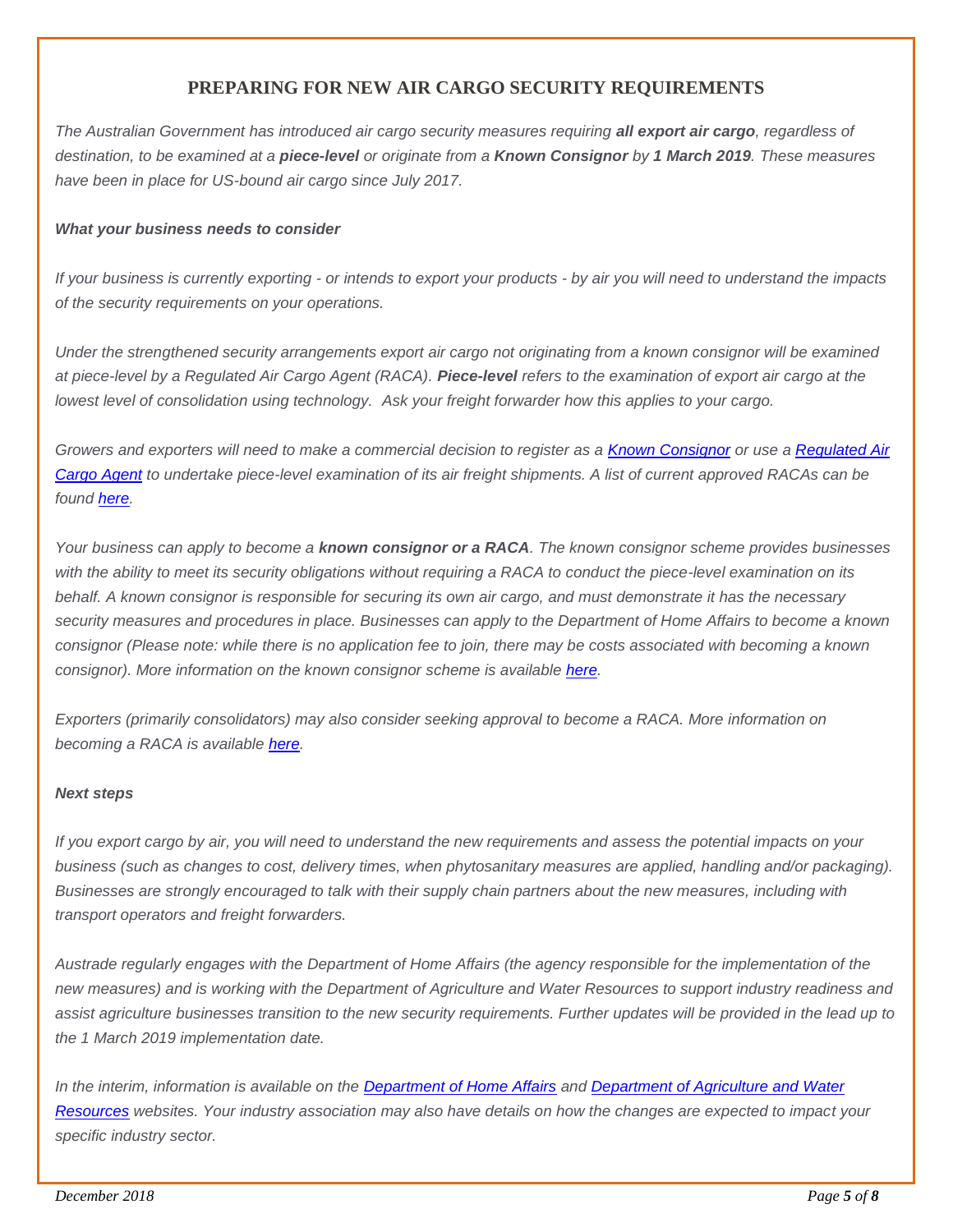## *Contact details*

*The [Department of Home Affairs](https://e.austrade.gov.au/re?l=D0Is4c6phI7tdfjmsIc) is implementing the security changes and have prepared an [industry countdown notice.](https://e.austrade.gov.au/re?l=D0Is4c6phI7tdfjmsId) If you have any further questions or concerns you can contact [guidancecentre@homeaffairs.gov.au](https://e.austrade.gov.au/re?l=D0Is4c6phI7tdfjmsIe) or call 1300 791 581.*

*Alternatively, if you have any specific feedback that you would like to share with Austrade, please respond via email to [Food-Agri@austrade.gov.au](mailto:Food-Agri@austrade.gov.au)*

# **IMPORT AND EXPORT DATA FOR 2017-18**

| <b>Quarter</b> | <b>Import Tonnage</b> | <b>Export Tonnage</b> |  |
|----------------|-----------------------|-----------------------|--|
| September 2017 | 2,096                 | 970                   |  |
| December 2017  | 2,031                 | 1,038                 |  |
| March 2018     | 2,463                 | 864                   |  |
| June 2018      | 1,811                 | 1,009                 |  |
| <b>Totals</b>  | 8,401                 | 3,881                 |  |

**Top 5 import countries for 2017-18 Top 5 export countries for 2017-18**

**China, Argentina, New Zealand, USA, Malaysia Singapore, China, Malaysia, Canada, Hong Kong**

# **EXERCISE BEE PREPARED**

*December 19, 2018*

*Australian governments and the beekeeping industry participated in Exercise Bee Prepared this year to improve their readiness to respond to a detection of [varroa mite](http://www.planthealthaustralia.com.au/pests/varroa-mite-2/) (Varroa destructor).*

*For the exercise, Plant Health Australia facilitated a series of activities and discussion workshops to test the response to a detection of this serious pest of honey bees.*

*The enthusiasm of the 275 participants helped make the exercise a success.*

*Between March and October 2018, the Australian Government and each state and territory government hosted an Exercise Bee Prepared activity to test varroa response arrangements and availability of resources.*

*Participants worked together on a fictional scenario to develop a response strategy to eradicate varroa mite from a peri-urban environment.*

*Several aspects in the response were identified that consistently posed challenges to the groups.*

*The Chief Plant Health Managers and [Australian Honey Bee Industry Council](https://honeybee.org.au/) representatives assessed these elements at a national workshop to decide on an appropriate response.*

*A consolidated report on the outcomes of Exercise Bee Prepared is expected to be released in early 2019.*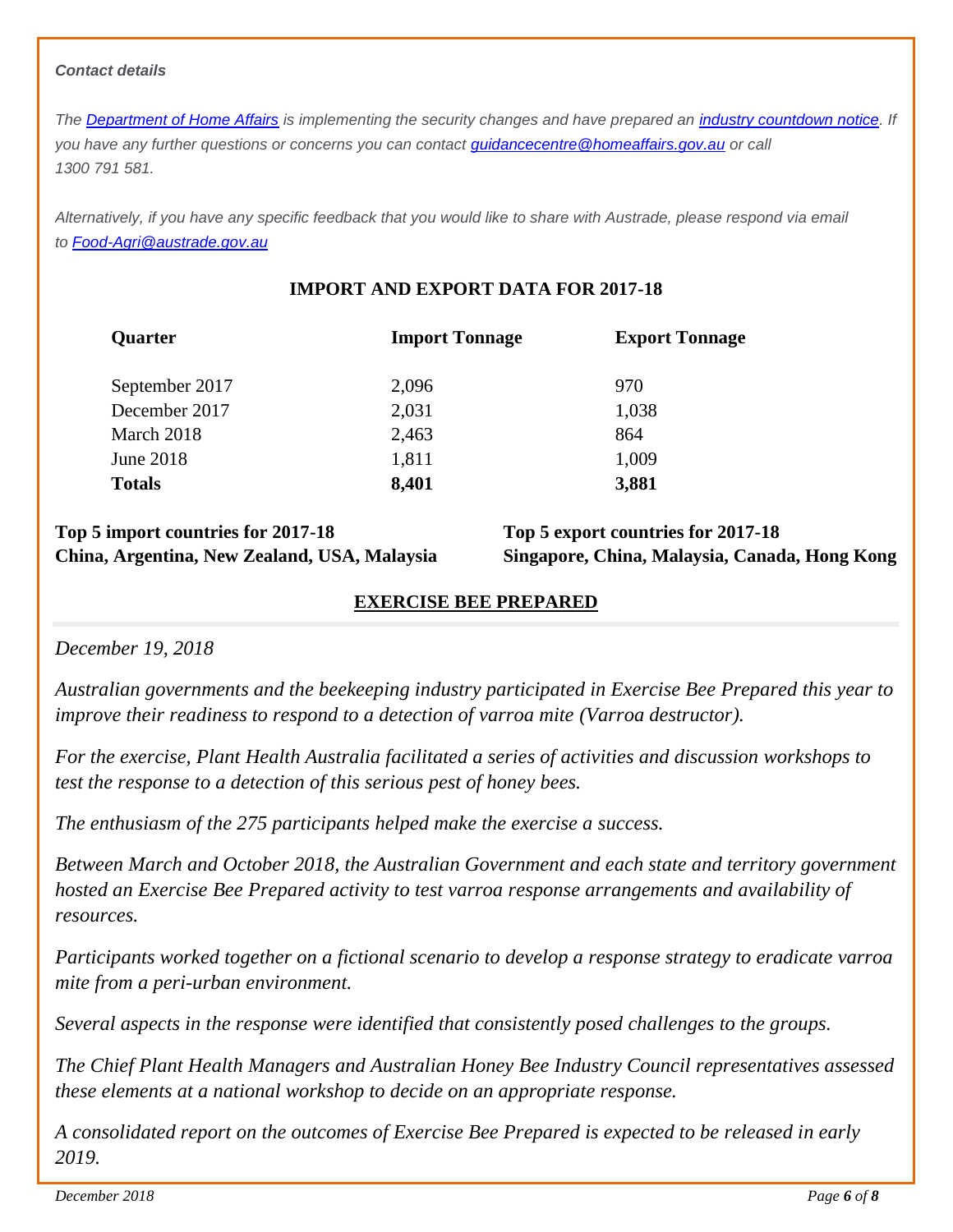# **BROWN MARMORATED STINK BUG**

This pest is one that beekeepers have probably not heard much about. However if you look at what crops it could affected then you see that, if it did become established in Australia, there will be a lot of spraying necessary and hence a threat to our honey bees.

More details can be found at<https://portal.biosecurityportal.org.au/Pages/BMSB-Landing.aspx>

# **LAST NEWSLETTER**

This will be the last newsletter that I will be editing. My role as Executive Director for the Australian Honey Bee Industry Council finishes with the appointment of Sarah Paradice as the new Chief Executive Officer. Sarah takes up her role on 2 January 2019. There will be a short transition period of a couple of weeks. Sarah will be producing the next newsletter. The new contact details will be sent out by Sarah.

I can say that for the six (6) years I have been in the Executive Director's role it has been challenging at times but has been rewarding. Thank you to all those who have helped me along the way.

Unfortunately the final few months were spoilt with the adulteration saga. It was disappointing that damage has been done to the industry and for what? Previously issues have been handled within the industry but this time agendas have been played out in the media, even though they were not eventually supported by Government or the ACCC. We can only long for those days of good investigative journalism. Nowadays with the 24/7 news cycle it seems any headline will do.

So as I leave it will be hard to heal the divisions that have occurred in the past few months but they need to be. Industry needs to work together. Sure there is competition and that is not bad as long as it is handled correctly.

Over the years AHBIC has been supported by a very few faithful and dedicated people. Industry needs to acknowledge these people. The fact that AHBIC runs on voluntary contributions means that most people get a free ride as not all contribute to the running of AHBIC. It is crucial that as many people as possible should be making voluntary contributions to AHBIC. There is the Friends of AHBIC concept that is in place. There have been some new people come on board and I welcome them and thank them.

The one thing that amazes me is that there are people who contact AHBIC wanting things done but are not prepared to support AHBIC. In the cases where I have been contacted I have gone ahead and carried out the work, if possible, as AHBIC is representing the whole industry. I ask that if you are not currently a Friend of AHBIC that you consider becoming one.

Please give your support to Sarah as the industry moves forward. Some have said "it won't be the same without you". That is right because we are different people but Sarah brings a new perspective to the industry that industry should work with. It was either Bob or Eileen McDonald that said about replacing people in organisations that it is like throwing a stone into a pond. There are few ripples to start with but then it is smooth after that.